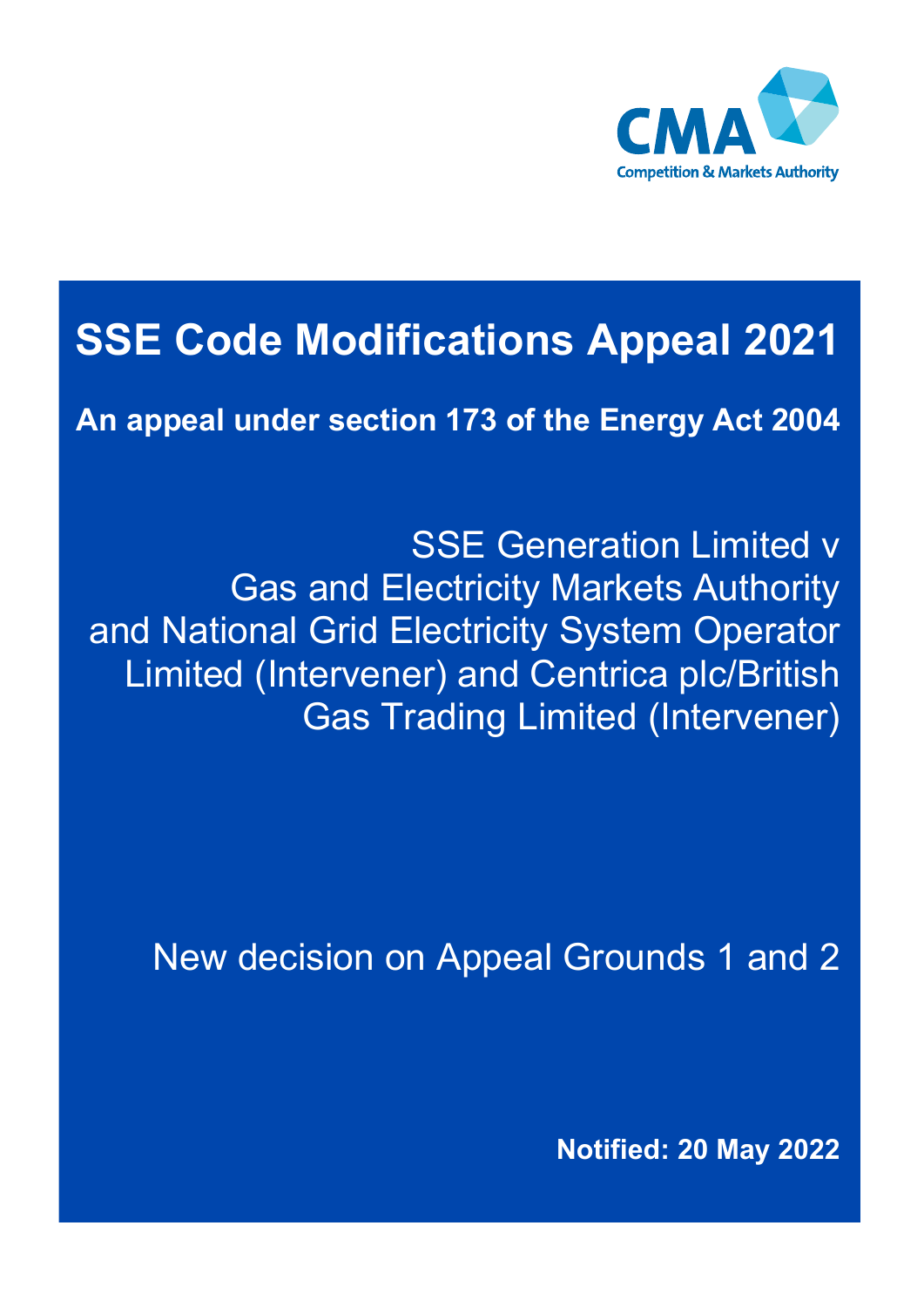© Crown copyright 2022

You may reuse this information (not including logos) free of charge in any format or medium, under the terms of the Open Government Licence.

To view this licence, visit [www.nationalarchives.gov.uk/doc/open-government](http://www.nationalarchives.gov.uk/doc/open-government-licence/)[licence/](http://www.nationalarchives.gov.uk/doc/open-government-licence/) or write to the Information Policy Team, The National Archives, Kew, London TW9 4DU, or email: [psi@nationalarchives.gsi.gov.uk.](mailto:psi@nationalarchives.gsi.gov.uk)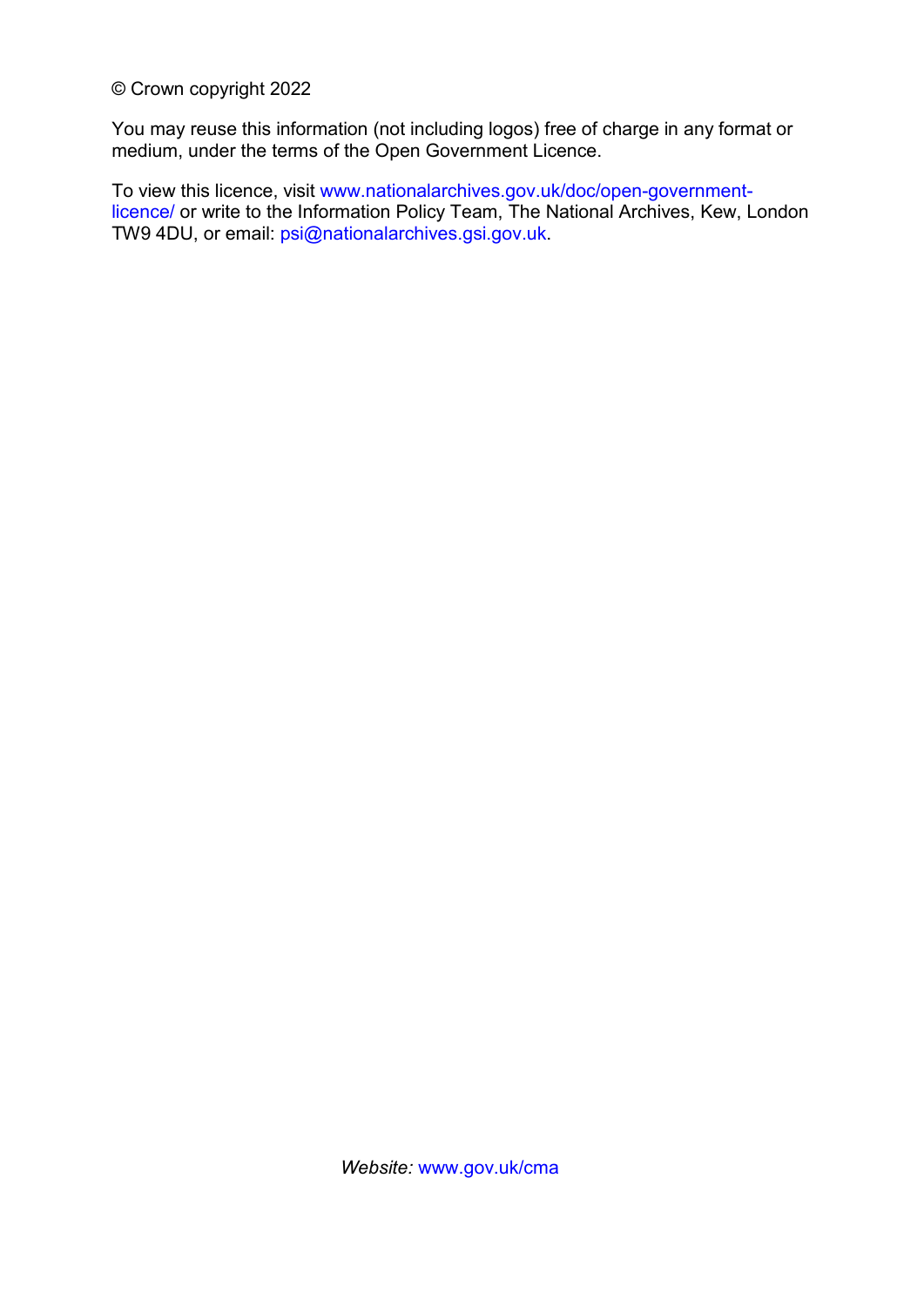#### **Members of the Competition and Markets Authority who conducted this appeal**

Kirstin Baker *(Chair of the Group)* 

Colleen Keck

Frances McLeman

#### **Chief Executive of the Competition and Markets Authority**

Andrea Coscelli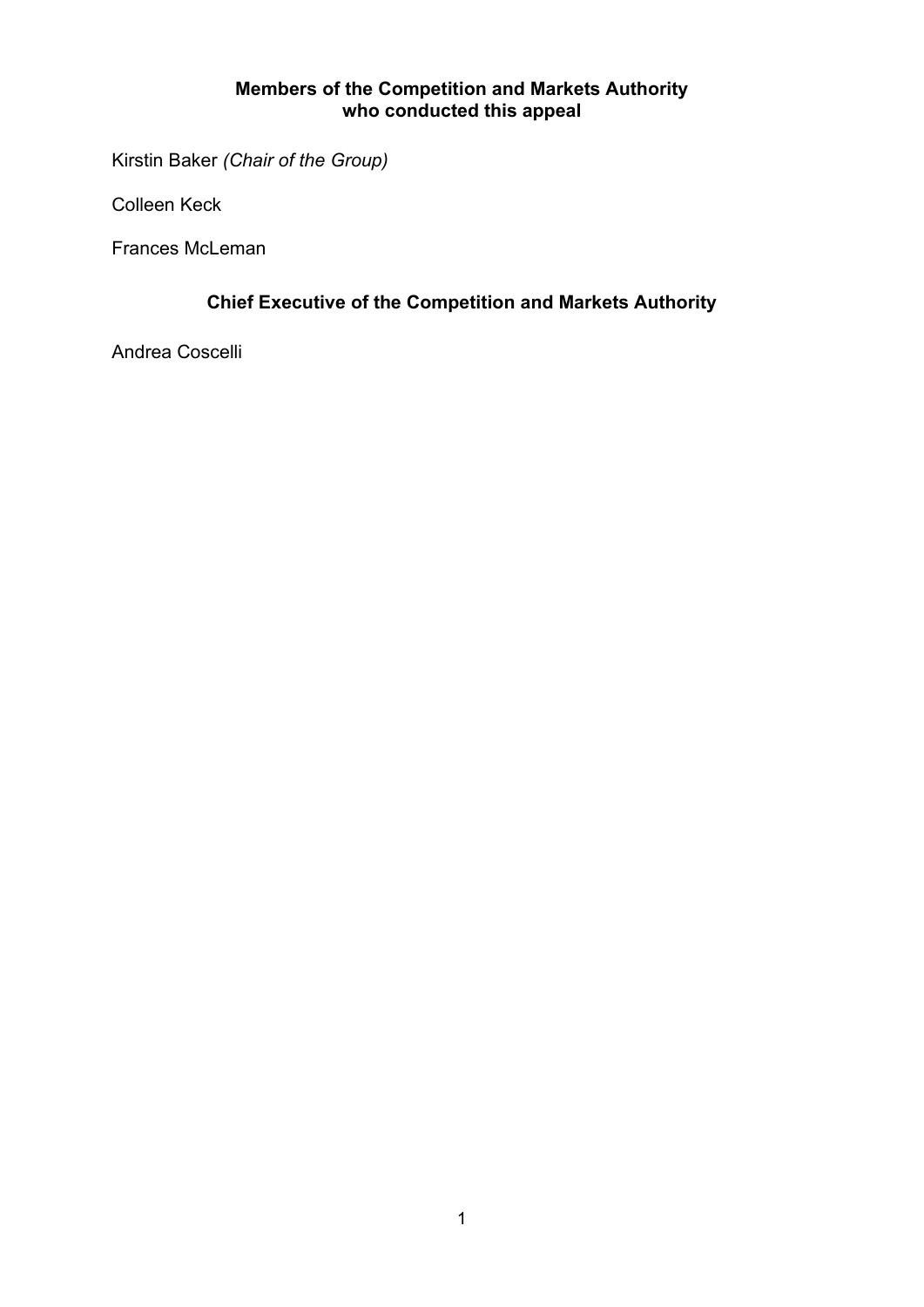#### **Contents**

## Page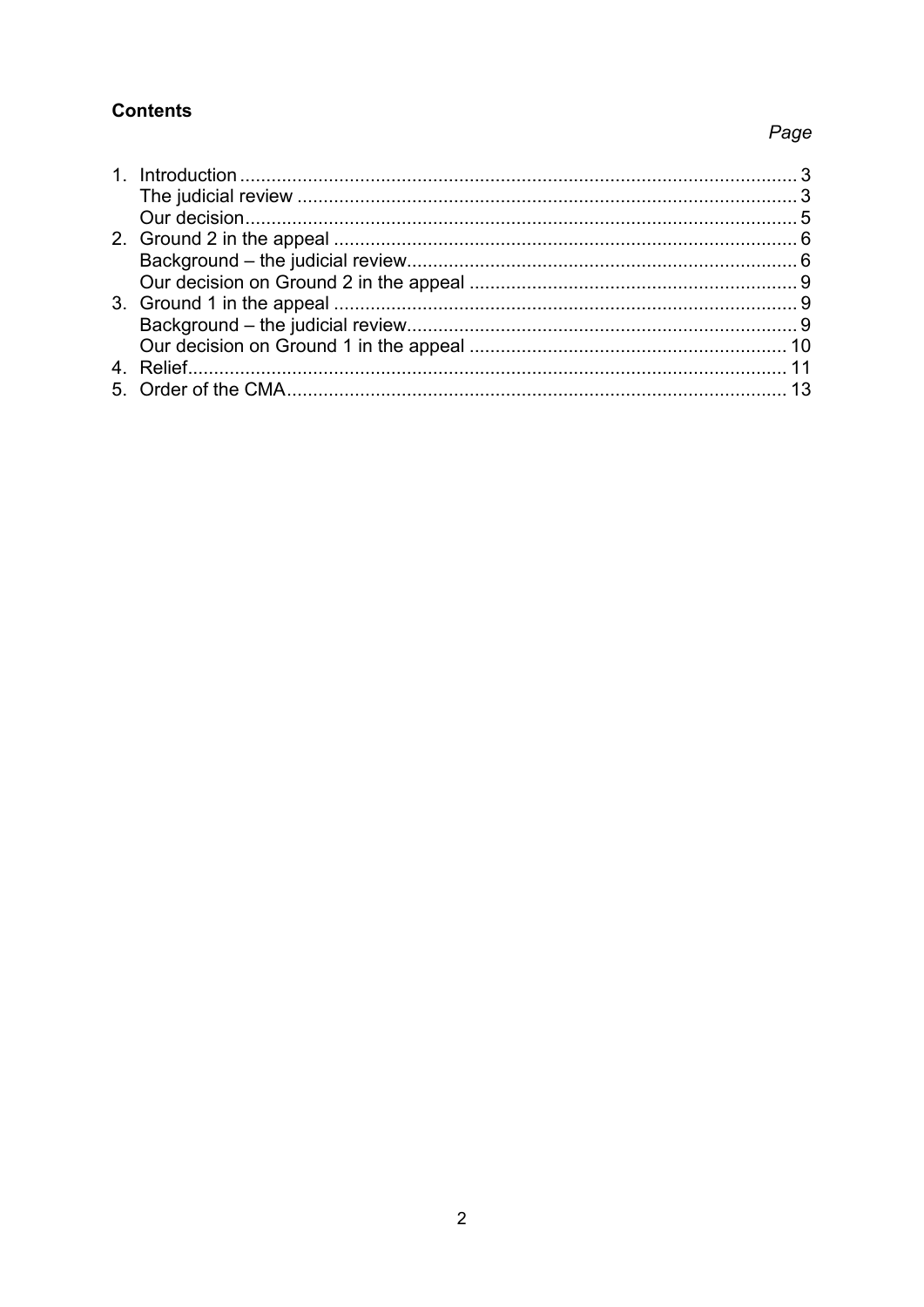# <span id="page-4-0"></span>**1. Introduction**

- 1.1 This document sets out our decision and order following the outcome of a challenge brought by way of judicial review in relation to certain parts of our decision 'SSE Code Modifications Appeal 2021' dated 30 March 2021 (the **CMA 2021 Decision**).
- 1.2 The CMA 2021 Decision was made on an appeal to the CMA, brought under section 173 of the Energy Act 2004 (**EA04**), by SSE Generation Limited (**SSE)** and a number of separate companies within the SSE corporate group that are licensed electricity generators and/or generation asset owners (together, **the Appellants**).[1](#page-4-2) The appeal was against decisions of the Gas and Electricity Markets Authority (**GEMA**) dated 17 December 2020 by which GEMA approved modifications to the Connection and Use of System Code (**CUSC**):
	- *(a)* CUSC Modification Proposal (**CMP**) 317/327, which amalgamated:
		- (i) CMP317: 'Identification and exclusion of Assets Required for Connection when setting Generator Transmission Network Use of System (**TNUoS**) charges', and
		- (ii) CMP327: 'Removing the Generator Residual from TNUoS Charges';
	- *(b)* CMP339: 'Consequential changes for CMP317 and CMP327'.

## <span id="page-4-1"></span>**The judicial review**

- <span id="page-4-4"></span>1.3 On 11 April 2022, the Administrative Court (the **Court**) handed down judgment in *R (on the application of SSE Generation Limited and Others) v Competition and Markets Authority* [2022] EWHC 865 (Admin) (the **Judament**).<sup>[2](#page-4-3)</sup> The grounds of challenge in the application for judicial review were, as summarised in the Judgment, in relation to alleged errors of law in the CMA 2021 Decision as regards the following aspects of the decisions of GEMA:
	- *(a)* Judicial review Ground 1: GEMA's approval, in its decision on CMP 317/327, of a modification to the CUSC that did not accurately reflect the connection exclusion (i.e., paragraph 2(1) in Part B of the Annex to

<span id="page-4-2"></span><sup>1</sup> The Appellants were: SSE Generation Limited, Keadby Generation Limited, Medway Power Limited, Griffin Windfarm Limited, SSE Renewables (UK) Limited and Keadby Windfarm Limited (see paragraph 2.15 of the CMA 2021 Decision. The judicial review challenge was brought by the Appellants and an additional company within the SSE corporate group, namely Strathy Wind Farm Limited.

<span id="page-4-3"></span><sup>&</sup>lt;sup>2</sup> The Judgment is available at SSE Generation Ltd & Ors, R (On the Application Of) v Competition And Markets [Authority \[2022\] EWHC 865 \(Admin\) \(11 April 2022\)](https://www.bailii.org/ew/cases/EWHC/Admin/2022/865.html) (bailii.org)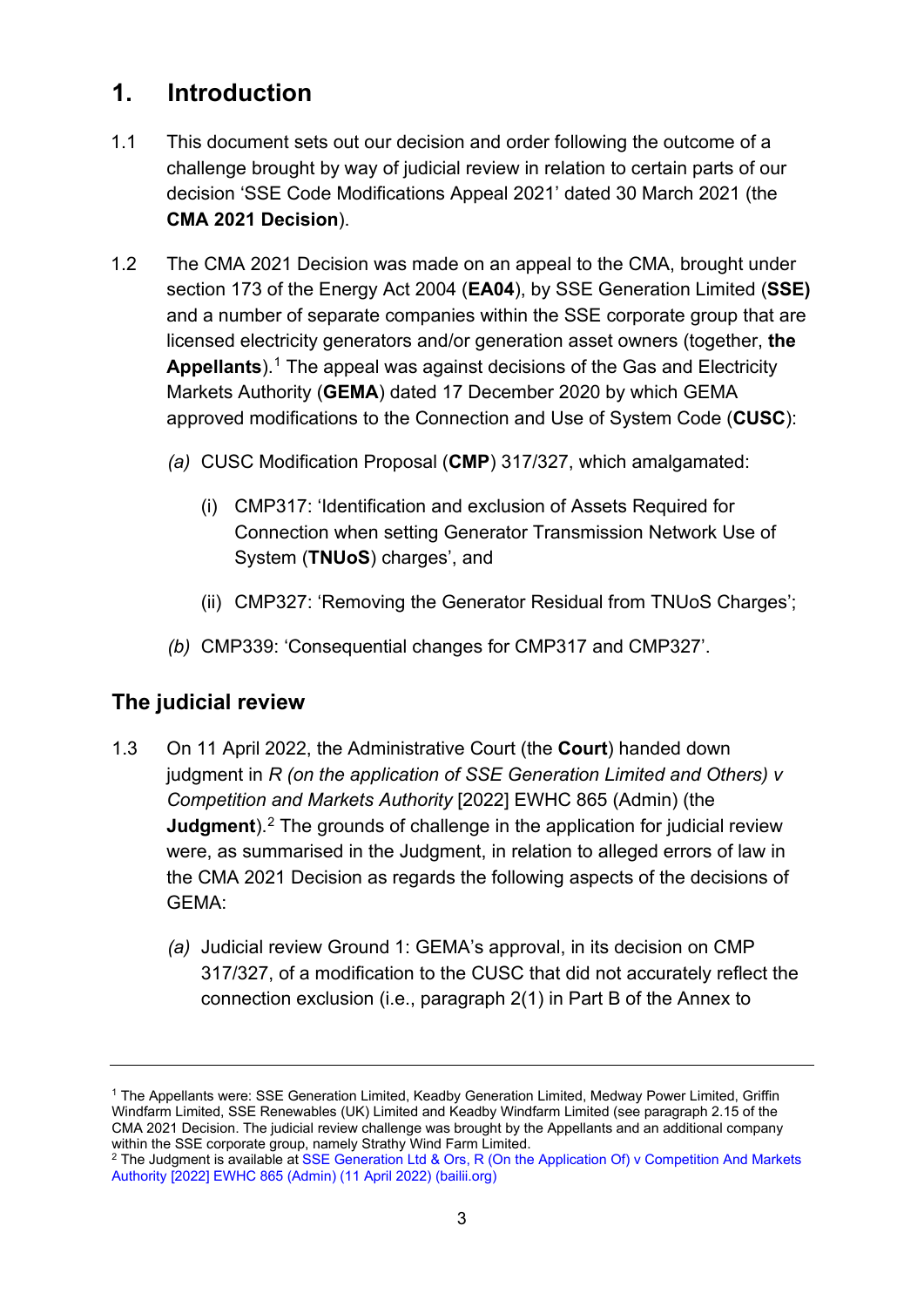Regulation 838/2010).[3](#page-5-0) This ground of challenge reflected what was Ground 2 in the appeal to the CMA.[4](#page-5-1)

- *(b)* Judicial review Ground 2: the conclusion stated by GEMA in its decision on CMP 317/327 as to the correct meaning of the connection exclusion.<sup>[5](#page-5-2)</sup> This ground of challenge reflected (a part of) what was Ground 1 in the appeal to the CMA.[6](#page-5-3)
- *(c)* Judicial review Ground 3: the decision of GEMA, in relation to CMP 317/327, on the scope of the ancillary services exclusion (paragraph 2(2) of Part B of the Annex to Regulation 838/2010) as encompassing the Balancing Services Code charge and the congestion management charge. [7](#page-5-4) This ground of challenge reflected what was Ground 3 in the appeal to the CMA.
- <span id="page-5-9"></span>1.4 The outcome of the judicial review challenge was that it succeeded on Ground 1 of the judicial review, but failed on Grounds 2 and 3 of the judicial review.[8](#page-5-5) However, the Court determined that the part of Ground 1 in the appeal to the CMA which formed the subject-matter of Ground 2 of the judicial review, namely SSE's challenge to GEMA's own construction of the Connection Exclusion, did not fall within the scope of appeals permitted under section 173 of the EA04. This was because GEMA's reasoning on what it considered to be the correct meaning of the Connection Exclusion was not a 'decision relating to a document by reference to which provision is made by a condition of a gas or electricity licence' (section  $173(2)(a)$  of the EA04).<sup>[9](#page-5-6)</sup> For that reason, the CMA 2021 Decision was quashed in relation to both Grounds 1 and 2 in the appeal to the CMA, notwithstanding that Ground 2 of the judicial review challenge (in respect of one part of Ground 1 in the appeal) failed.
- <span id="page-5-8"></span>1.5 By Order dated 11 April 2022 (the **Order**), the Court ordered the following (among other matters) $10$ :

<span id="page-5-0"></span><sup>3</sup> Judgment, paragraphs 35 and 44. Regulation 838/2010 was referred to as the 'ITC Regulation' in the CMA 2021 Decision.

<span id="page-5-1"></span><sup>4</sup> Judgment, paragraph 36.

<span id="page-5-2"></span> $<sup>5</sup>$  Judgment, paragraph 35.<br> $<sup>6</sup>$  Judgment, paragraphs 47 and 52.</sup></sup>

<span id="page-5-5"></span><span id="page-5-4"></span><span id="page-5-3"></span><sup>&</sup>lt;sup>7</sup> Judgment, paragraphs 30, 35 and 58.<br><sup>8</sup> Judgment, paragraphs 46, 57, 67, 71 and 72.<br><sup>9</sup> Judgment, paragraph 54. See also Judgment, paragraphs 52 and 56.

<span id="page-5-7"></span><span id="page-5-6"></span><sup>&</sup>lt;sup>10</sup> Those other matters included the payment by the CMA of a proportion of the costs of the judicial review; and a quashing of the CMA decision dated 4 November 2021 in relation to the costs of the appeal, with directions to redetermine those costs (among other matters) taking account of the outcome of the judicial review proceedings. That re-determination will be the subject of a separate decision consequential on the decision set out in this document.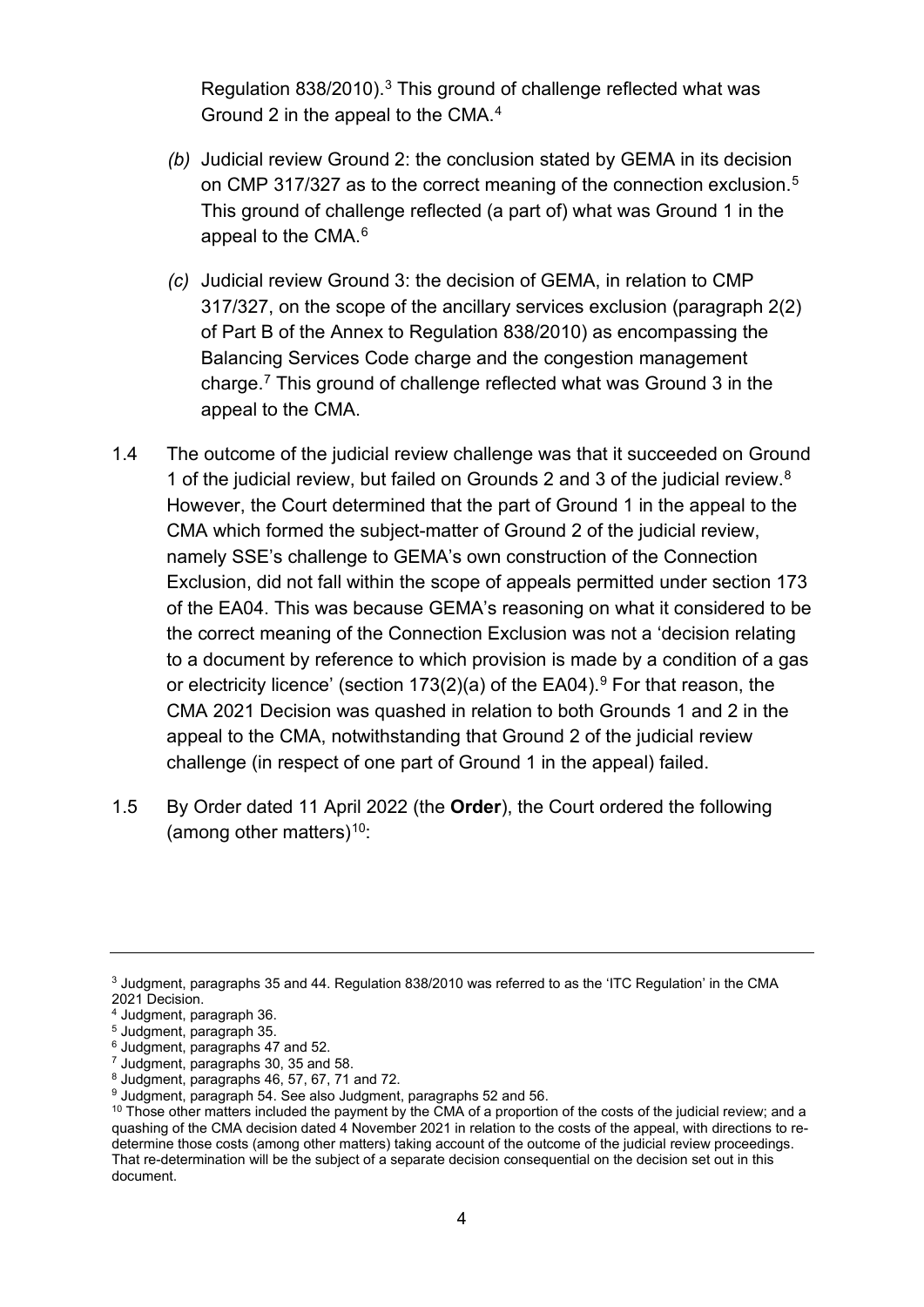- *(a)* The application for judicial review was allowed on Ground 1 of the judicial review, but dismissed on Grounds 2 and 3 of the judicial review.<sup>11</sup>
- *(b)* The CMA 2021 Decision was quashed in relation to Ground 1 in the appeal (a part of which was covered by Ground 2 of the judicial review) and Ground 2 in the appeal (covered by Ground 1 of the judicial review).<sup>[12](#page-6-2)</sup>
- *(c)* The CMA, by mandatory order, was directed:
	- (i) to allow the appeal to the CMA against GEMA's decisions dated 17 December 2020 in CMP317/327 and CMP 339 on Ground 2 in the appeal; [13](#page-6-3) and
	- (ii) to quash GEMA's decision dated 17 December 2020 in relation to CMP 339 in so far as it relates to the definition given to Charges for Physical Assets Required for Connection, and remit that matter to GEMA for further consideration[.14](#page-6-4)
- *(d)* GEMA's applications for permission to appeal and for a stay of any order for relief were refused[.15](#page-6-5)

#### <span id="page-6-0"></span>**Our decision**

1.6 This new decision is structured as follows:

- *(a)* Ground 2 in the appeal;
- *(b)* Ground 1 in the appeal;
- *(c)* Relief; and
- *(d)* Order of the CMA.
- 1.7 Reference is made to all factual matters, the legal framework, submissions (including oral submissions), documents, witness statements and other materials provided or made in the appeal as set out or referred to in Chapters 1 to 7 of, and the Appendix to, the CMA 2021 Decision and to the Glossary of the CMA 2021 Decision. These are not set out in this document, but should be read together with it.

<span id="page-6-1"></span><sup>11</sup> Order, paragraph 1.

<span id="page-6-2"></span> $12$  Order, paragraph 2 which referred to Grounds 1 and 2 in the appeal as defined in paragraphs 1.5 and 4.94 of the CMA 2021 Decision.

<span id="page-6-3"></span> $13$  Order, paragraph 3.1.

<span id="page-6-4"></span><sup>14</sup> Order, paragraph 3.2.

<span id="page-6-5"></span><sup>15</sup> Order, paragraphs 6 and 7.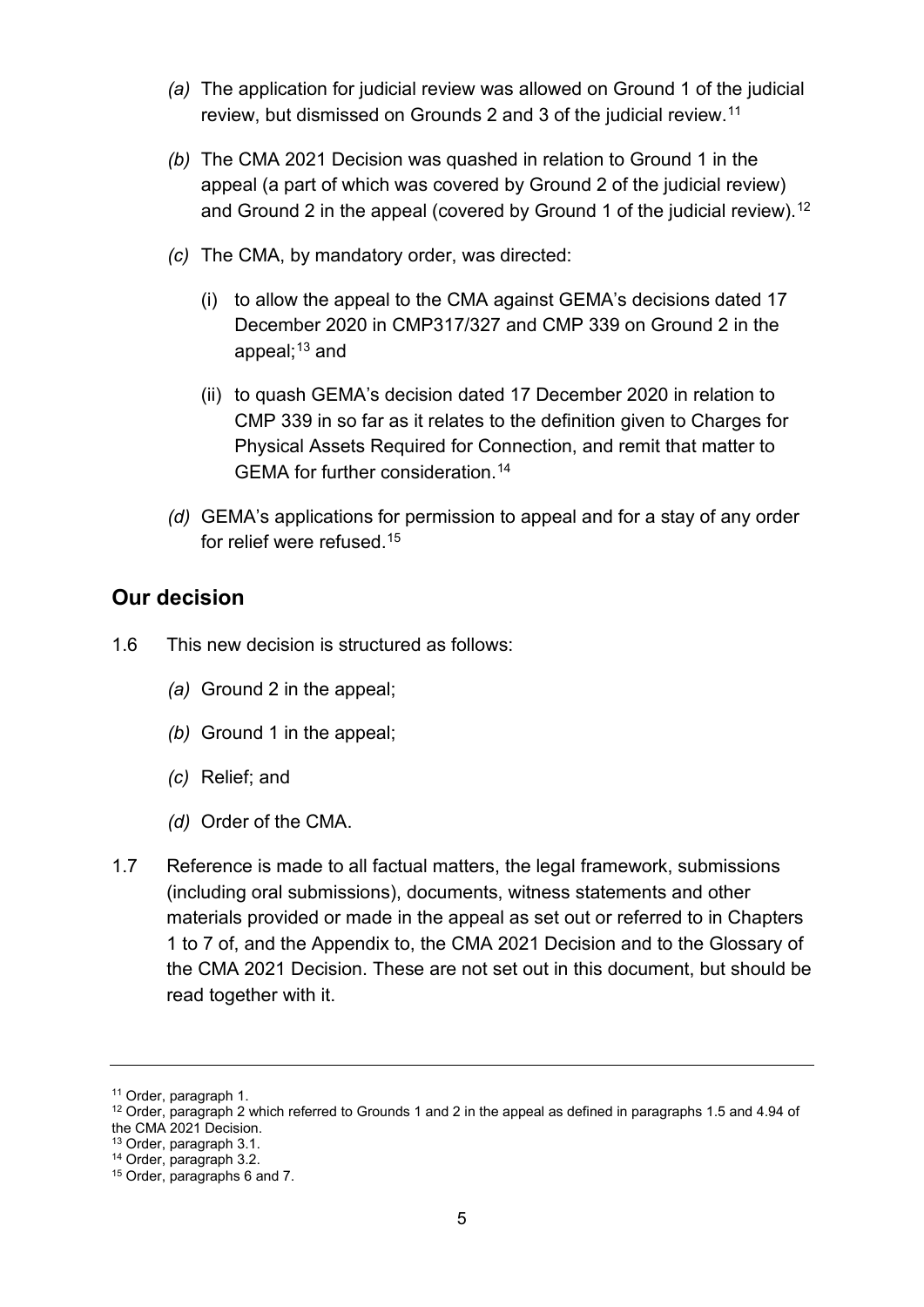- 1.8 Reference is also made to all factual matters and the legal framework set out or referred to in the Judgment. These are not set out in this document, but should be read together with it.
- 1.9 Terms and expressions used in this document have the same meaning as they do, as applicable, in the CMA 2021 Decision, the Judgment and Order.
- 1.10 For the avoidance of doubt, the CMA 2021 Decision stands in relation to Ground 3 in the appeal (in respect of which the judicial review failed) and Grounds 4, 5 and 6 and other matters in that decision which were not the subject of the judicial review.
- 1.11 This decision, our order and directions have been published on our case [page,](https://www.gov.uk/cma-cases/sse-code-modifications-appeal) as required by the EA04 and the Energy Code Modification Rules 2005.[16](#page-7-2)

## <span id="page-7-0"></span>**2. Ground 2 in the appeal**

2.1 In this chapter, we address Ground 2 in the appeal (covered by Ground 1 of the judicial review) as directed by the Order.

## <span id="page-7-1"></span>**Background – the judicial review**

- 2.2 As noted in paragraph [1.3\(](#page-4-4)a) above, the judicial review challenge to the CMA 2021 Decision in relation to Ground 2 in the appeal concerned the alleged error of law in relation to GEMA's approval, in its decision on CMP 317/327, of a modification to the CUSC that did not accurately reflect the connection exclusion (i.e., paragraph 2(1) in Part B of the Annex to Regulation 838/2010).
- 2.3 In summary, the outcome of the judicial review was that, by Order, the CMA 2021 Decision was quashed in relation to Ground 2 in the appeal and the CMA was directed:
	- *(a)* to allow the appeal against GEMA's decisions in CMP317/327 and CMP 339 on Ground 2 in the appeal; and
	- *(b)* to quash GEMA's decision in relation to CMP 339 in so far as it relates to the definition given to Charges for Physical Assets Required for Connection, and remit that matter to GEMA for further consideration

(see paragraph [1.5\(](#page-5-8)b) and (c) above).

<span id="page-7-2"></span><sup>&</sup>lt;sup>16</sup> Competition Commission, 2005, [The Energy Code Modification Rules](https://assets.publishing.service.gov.uk/government/uploads/system/uploads/attachment_data/file/284416/cc10.pdf) (CC10).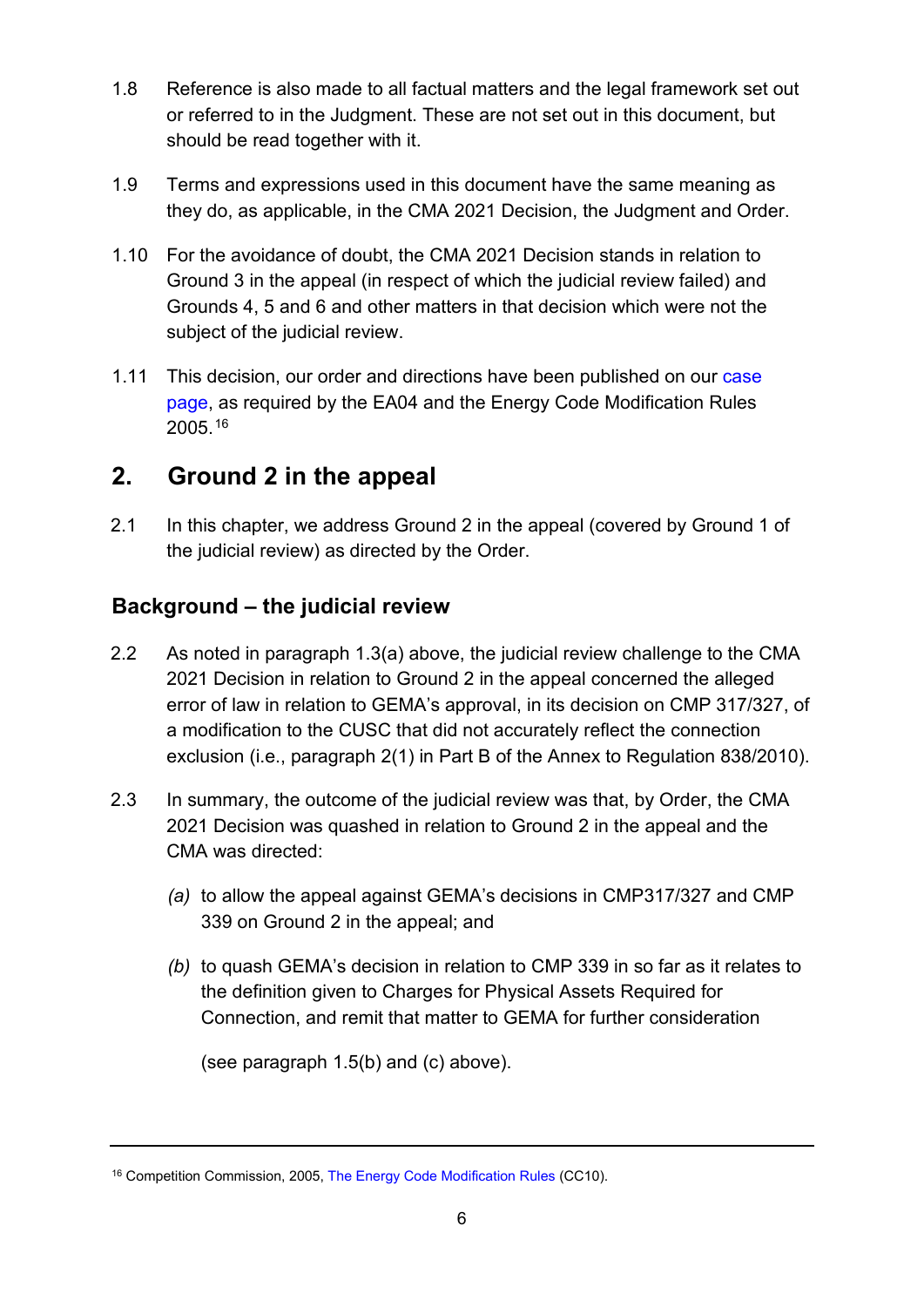- 2.4 The Court's reasoning was, in summary, as follows:
	- *(a)* The Appellants' challenge was directed to GEMA's decision to modify the way in which the Use of System Charge is calculated.<sup>[17](#page-8-0)</sup> The condition for a decision to modify the charging methodology at Section 14 of the CUSC is whether GEMA considers the proposal before it (or any counter proposal that has emerged from the workgroup process) is better than the status quo in terms of facilitating achievement of the 'Applicable CUSC Objectives'. The CUSC states that the 'Applicable CUSC Objectives' to be 'as defined in the Transmission Licence'. Condition C10 paragraph 1 of the Transmission Licence refers to CUSC objectives. So far as concerns the Use of System Charging Methodology, Condition C10, paragraph 1 points in turn to Condition C5. This provides that the methodology is to 'achieve the relevant objectives', which are stated at Condition C5, paragraph 5 as (among other matters):

"… (d) compliance with the Electricity Regulation and any relevant legally binding decisions of the European Commission and/or the Agency; and ..." '[18](#page-8-1)

- *(b)* The relevant obligation on National Grid under the terms of the Transmission Licence is that the CUSC be 'calculated to facilitate the achievement' of the objective of 'compliance with … any relevant legally binding decision of the European Commission'. Regulation 838/2010 was such a decision.<sup>[19](#page-8-2)</sup>
- *(c)* As regards the questions whether Part B of the Annex to Regulation 838/2010 contains only one obligation (the one at paragraph 1, that the annual average transmission charge be within the specified range $^{20}$ ), or whether further distinct obligations arise (from what is said at paragraph 2 as to how the annual average transmission charge is required to be calculated):
	- (i) The CMA was correct to reject what it saw as GEMA's primary submission, that the only obligation imposed by Part B of the Annex to Regulation 838/2010 was an 'obligation of result' to ensure that charges remained within the specified range. However, there is no basis for the CMA's conclusion that the paragraph 1 obligation is the 'primary obligation' while the obligations arising from paragraph 2 of

<span id="page-8-0"></span><sup>17</sup> Judgment, paragraph 15.

<span id="page-8-1"></span><sup>18</sup> Judgment, paragraph 37.

<sup>19</sup> Judgment, paragraph 40.

<span id="page-8-3"></span><span id="page-8-2"></span><sup>&</sup>lt;sup>20</sup> The 'specified range' was referred to as the 'Permitted Range' in the CMA 2021 Decision.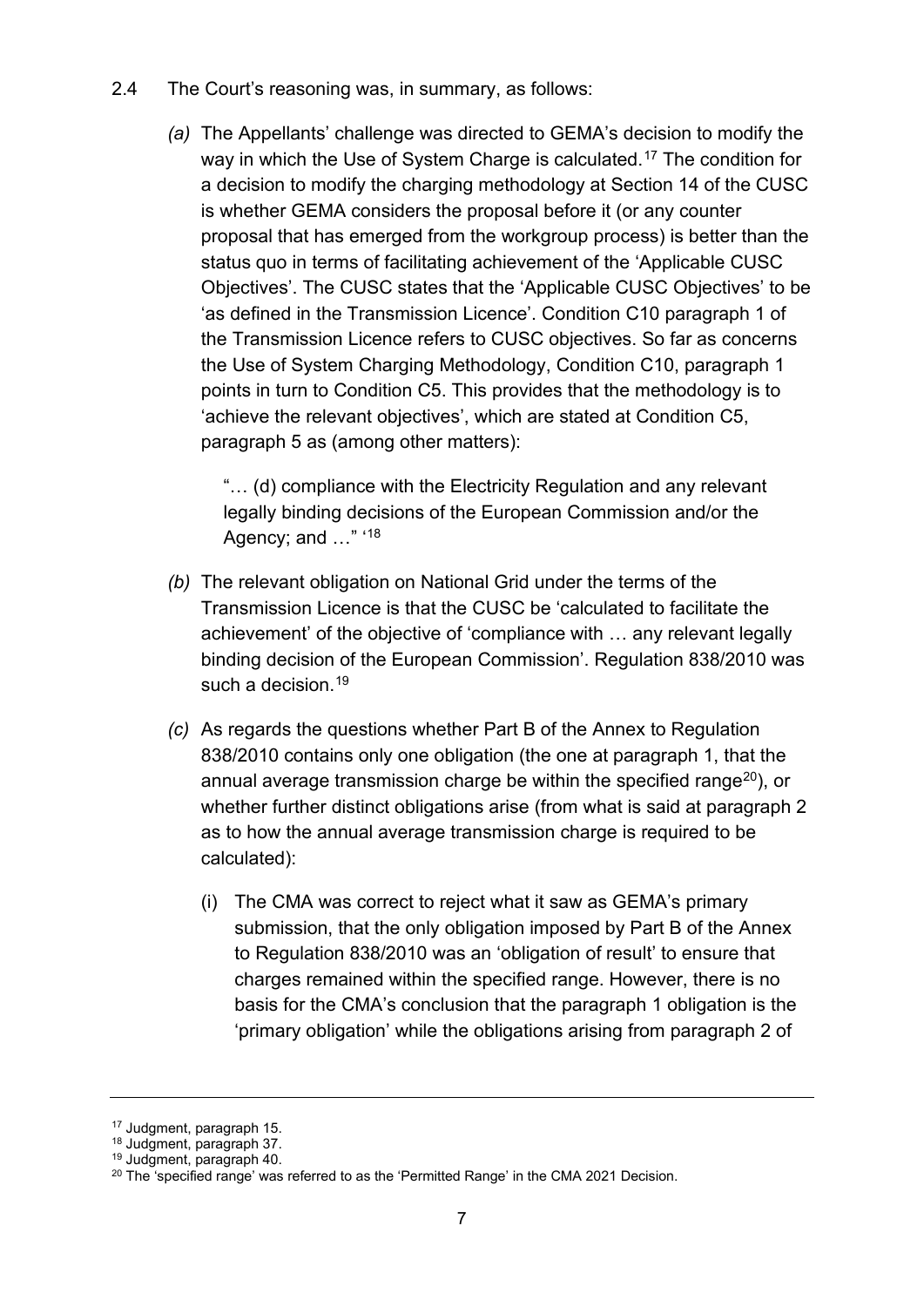Part B are in some sense lesser, so that non-compliance with them is not a breach of Regulation 838/2010. [21](#page-9-0)

- (ii) Properly construed, Part B of the Annex to Regulation 838/2010 sets requirements both: (a) as to the lower and higher limit of the annual average transmission charge (paragraph 1 read with paragraph 3); and (b) on how the annual average transmission charge is to be calculated (paragraph 2). There is no hierarchy within these obligations. Generators should pay annual average transmission charges that are both calculated in the prescribed way (requiring proper application of both the connection exclusion and ancillary services exclusion) and fall within the specified range. Failing to give effect to the connection exclusion is as much a breach of Regulation 838/2010 as failing to give effect to the requirement that charges fall within the specified range.<sup>22</sup>
- *(d)* As noted in sub-paragraphs (a) and (b) above, the relevant 'Applicable CUSC Objective' was compliance with Regulation 838/2010. GEMA's decision to approve CMP 317/327, so far as it included in the CUSC the new paragraph 14.14.5(vi) rested on an application of the criterion at paragraph 8.23.7 of the CUSC that was wrong in law. Therefore, GEMA's decision did not secure compliance with Regulation 838/2010. In turn, the CMA erred in law when it dismissed SSE's appeal on this matter.<sup>[23](#page-9-2)</sup>
- *(e)* The position was not rescued by the CMA's proposition that GEMA was satisfied (and was entitled to be satisfied) that paragraph 14.14.5 of the CUSC, as modified, would better achieve the Applicable CUSC Objectives, including the objective of compliance with Regulation 838/2010.<sup>24</sup> The Court accepted the factual premise that the modification proposal that GEMA approved made things better insofar as the amendment made to the CUSC prevented transmission charges outside the specified range. It was, in that regard, an improvement on the unamended provisions of paragraph 14.14.5 of the CUSC. The Court also accepted that the criterion at paragraph 8.23.7 of the CUSC, for approval of a modification, is whether GEMA is satisfied that what is proposed 'would better facilitate achievement of the Applicable CUSC Objectives'. In many circumstances that criterion will bring with it a practical margin of judgement for GEMA as expert regulator. This may be particularly significant when assessment of a modification proposal requires a

<span id="page-9-0"></span><sup>&</sup>lt;sup>21</sup> Judgment, paragraphs 42 and 44.<br><sup>22</sup> Judgment, paragraph 42.

<span id="page-9-1"></span>

<span id="page-9-2"></span><sup>23</sup> Judgment, paragraph 44.

<span id="page-9-3"></span><sup>24</sup> Judgment, paragraphs 39 and 45.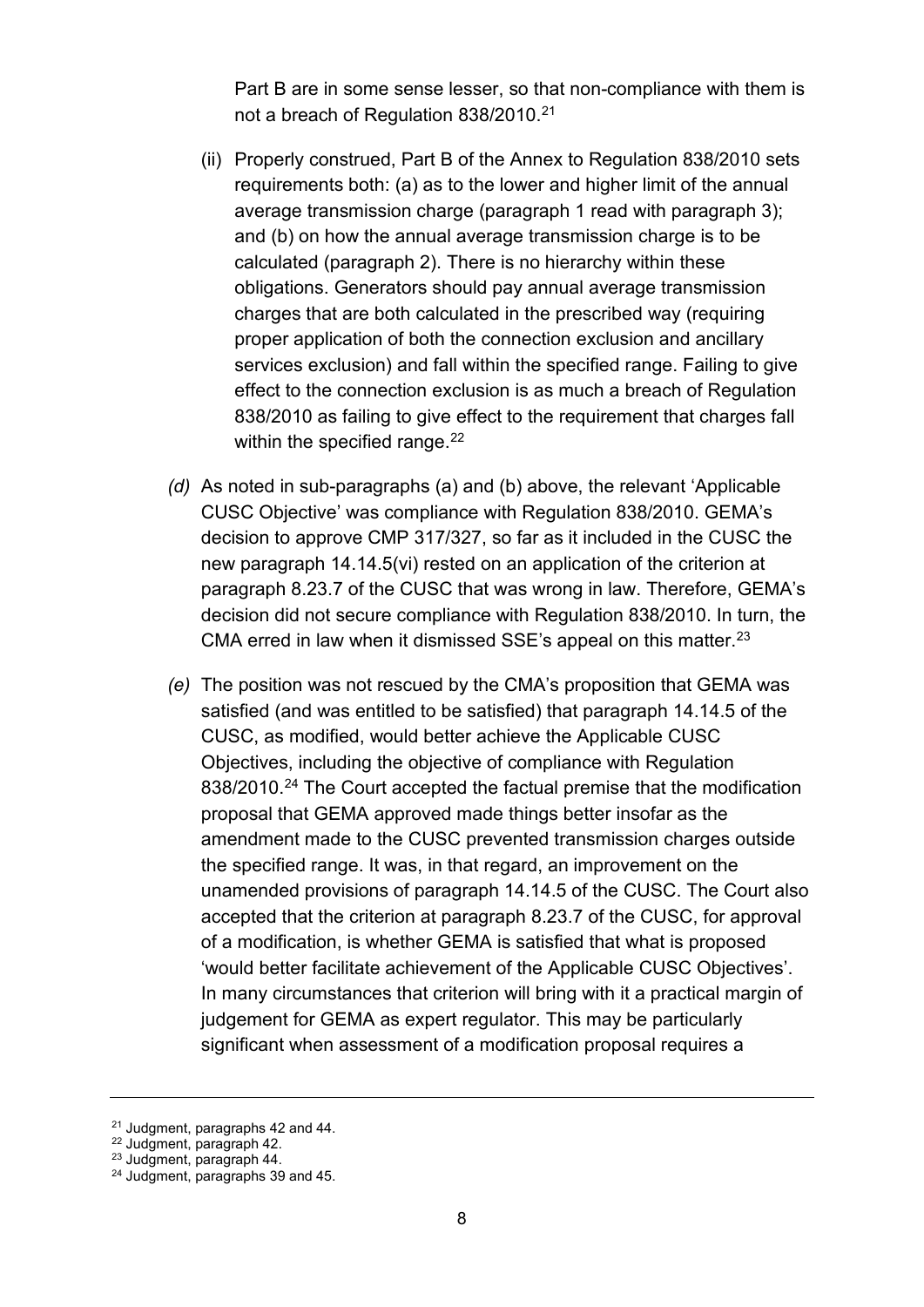balance to be struck between overlapping or competing practical considerations. But that was not this case. The relevant objective was compliance with a legal standard and in that context a miss is as good as a mile. In the circumstances of this case, it is immaterial that the amendment to the CUSC improved the situation, making for a situation that better complied with Regulation 838/2010. Actual compliance with Regulation 838/2010 was what was required to permit GEMA to approve this aspect of modification proposal CMP 317/327.<sup>[25](#page-10-3)</sup>

#### <span id="page-10-0"></span>**Our decision on Ground 2 in the appeal**

- 2.5 In view of the above and in order to give effect to the Order's directions, we allow the appeal against GEMA's decisions in CMP317/327 and CMP 339 on Ground 2 in the appeal on the basis that GEMA was wrong in law in approving the Original Proposal, being a modification to the CUSC, which did not apply the correct interpretation of the Connection Exclusion.
- 2.6 The matter of relief is addressed in Chapter 4.

# <span id="page-10-1"></span>**3. Ground 1 in the appeal**

3.1 In this chapter, we address Ground 1 in the appeal (a part of which was covered by Ground 2 of the judicial review).

## <span id="page-10-2"></span>**Background – the judicial review**

- 3.2 Ground 1 in the appeal directed a challenge against GEMA's construction of the Connection Exclusion. As originally advanced in the NoA, the Appellants' challenge was directed to the construction of the Connection Exclusion inherent in the approval of the Original Proposal.<sup>[26](#page-10-4)</sup> In response to GEMA's reliance on its own construction of the Connection Exclusion, the Appellants noted that they were challenging both GEMA's reasoning as to what GEMA saw as the correct interpretation of the Connection Exclusion, as well as GEMA's adoption of the Original Proposal.[27](#page-10-5)
- <span id="page-10-6"></span>3.3 Ground 2 of the judicial review concerned the part of Ground 1 in the appeal that was directed at the conclusion stated by GEMA in its decision on CMP 317/327 as to the correct meaning of the Connection Exclusion (see paragraph [1.3\(](#page-4-4)b) above). Ground 2 of the judicial review failed, yet the CMA 2021 Decision was, by Order, quashed in relation to Ground 1 in the appeal

<span id="page-10-3"></span> $25$  Judgment, paragraph 45.<br> $26$  See, for example, NoA, paragraphs 115.1 and 117.

<span id="page-10-5"></span><span id="page-10-4"></span><sup>&</sup>lt;sup>27</sup> Response, paragraph 22. See also Appellants' Skeleton, paragraph 25.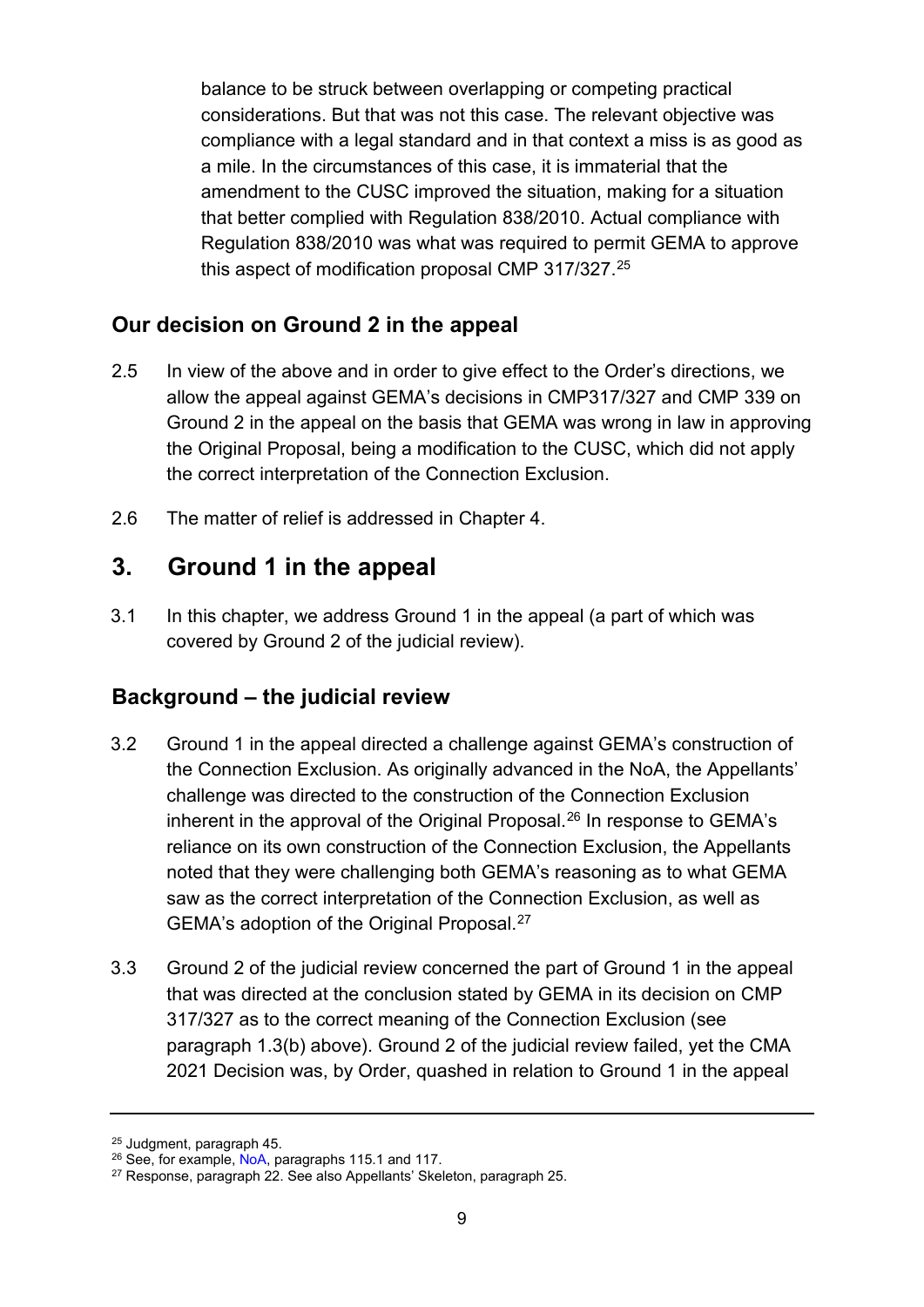(see paragraphs [1.4](#page-5-9) and [1.5\(](#page-5-8)a) and (b) above). In summary, as held by the Court, Ground 2 of the judicial review failed because the issue in Ground 2 of the judicial review did not arise as a legitimate ground of challenge in the application for judicial review, $^\mathrm{28}$  since (as explained in paragraph [1.4](#page-5-9) above) GEMA's reasoning on what it considered to be the correct meaning of the Connection Exclusion was not a decision falling within the scope of appeals permitted under section 173 of the EA04.

<span id="page-11-4"></span>3.4 However, by way of an *obiter* comment, the judge agreed with GEMA's reasoning on the scope of the connection exclusion as far as it goes, subject to the qualification that what is meant by the connection exclusion as stated at paragraph 2(1) of Part B of the Annex to Regulation 838/2010 ('charges paid by producers for physical assets required for connection to the system or the upgrade of the connection') will self-evidently depend on the facts of any specific case.<sup>29</sup>

#### <span id="page-11-0"></span>**Our decision on Ground 1 in the appeal**

- 3.5 We have carefully considered the Judgment in respect of Ground 2 of the judicial review, which covered part of Ground 1 in the appeal.
- 3.6 As explained in paragraphs [1.4](#page-5-9) and [3.3](#page-10-6) above, the Court held that the part of Ground 1 in the appeal that was directed to GEMA's own construction of the Connection Exclusion does not fall within the scope of appeals permitted under section 173 of the EA04. It follows from the Judgment that this part of Ground 1 is not permitted under section 173 of the EA04.
- 3.7 As regards the part of Ground 1 in the appeal that was directed to the construction of the Connection Exclusion inherent in the approval of the Original Proposal, we note that it was common ground that the Original Proposal was based on an incorrect construction of the Connection Exclusion.[30](#page-11-3) It follows from the outcome of Ground 1 of the judicial review (which covered Ground 2 in the appeal) that, to this extent, Ground 1 in the appeal is well-founded and must succeed: GEMA was wrong in law to approve the Original Proposal, thereby modifying the CUSC, because GEMA did not apply the correct interpretation of the Connection Exclusion.

<span id="page-11-1"></span><sup>28</sup> Judgment, paragraph 52.

<span id="page-11-2"></span><sup>29</sup> Judgment, paragraph 57.

<span id="page-11-3"></span><sup>&</sup>lt;sup>30</sup> List of Issues, Issue 12. See also [Reply,](https://assets.publishing.service.gov.uk/media/601a828ed3bf7f70bd763915/GEMA_-_Statement_of_Reply_.pdf) paragraph 51.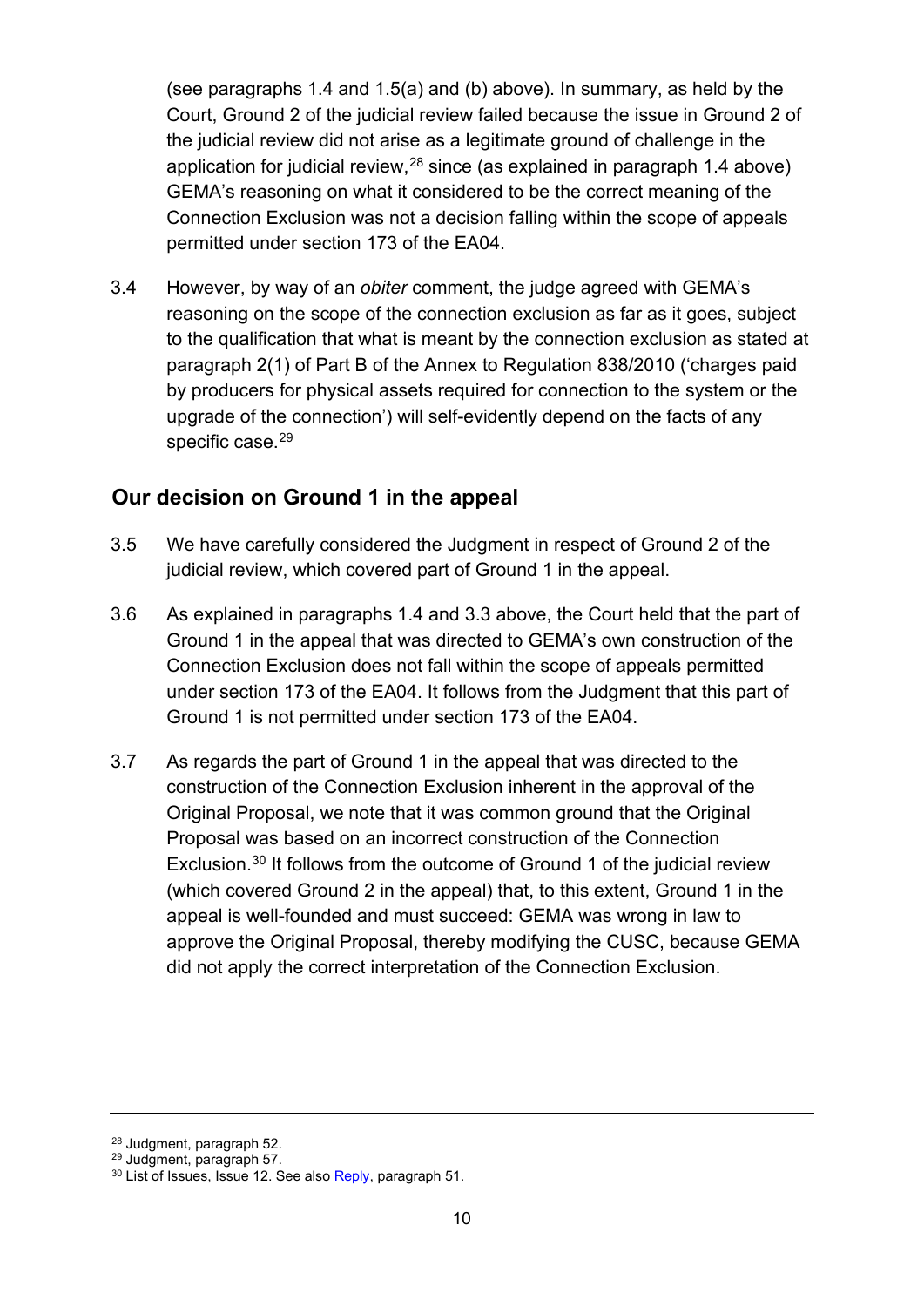- 3.8 We therefore allow the appeal on Ground 1 in the appeal in so far as it relates to the construction of the Connection Exclusion inherent in the approval of the Original Proposal.
- 3.9 The matter of relief is addressed in Chapter 4.

# <span id="page-12-0"></span>**4. Relief[31](#page-12-1)**

- 4.1 As directed by the Order (see paragraph [1.5\(](#page-5-8)c) above), we allow the appeal against GEMA's decisions dated 17 December 2020 in CMP317/327 and CMP339 on Ground 2 in the appeal.
- 4.2 As further directed by the Order, by way of relief, we quash GEMA's decision dated 17 December 2020 in relation to CMP339 in so far as it relates to the definition given to Charges for Physical Assets Required for Connection, and remit that matter to GEMA for further consideration. Our remittal is expressed in our order in terms of 'reconsideration and determination' as that is an express requirement in section 175(6) of the EA04.
- 4.3 We also allow the appeal against GEMA's decision dated 17 December 2020 in CMP317/327 on Ground 1 in the appeal in so far as it relates to the construction of the Connection Exclusion inherent in the approval of the Original Proposal.
- 4.4 As regards GEMA's decision dated 17 December 2020 in CMP317/327 so far as it relates to Ground 2 in the appeal and relevant parts of Ground 1 in the appeal, we must consider the appropriate form of relief. That is because, for present purposes, section 175(6) of the EA04 provides that where the CMA allows the appeal, it must quash and/or remit the matter to GEMA for reconsideration and determination.
- 4.5 In that connection, we take into account the following:
	- *(a)* As directed by the Order, we quash GEMA's decision dated 17 December 2020 in relation to CMP339 in so far as it relates to the definition given to Charges for Physical Assets Required for Connection, and remit that matter to GEMA for further consideration.
	- *(b)* The Judgment notes that since the decisions in issue in the judicial review proceedings, GEMA has prompted and obtained a further modification proposal from National Grid (CMP 368/369) which, the Court was told, will

<span id="page-12-1"></span><sup>31</sup> List of Issues, C5, Issue 26.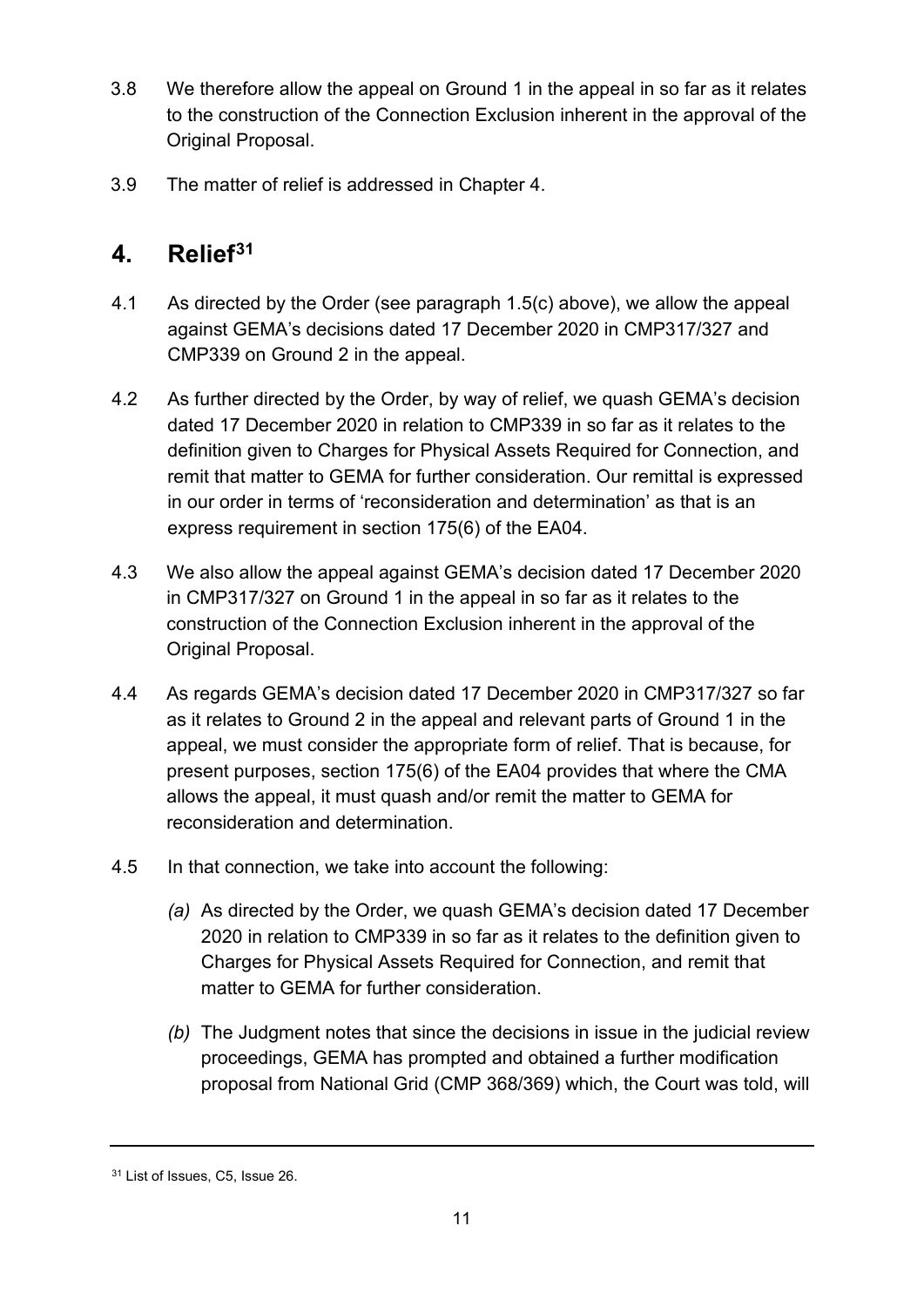seek to modify the CUSC by defining the phrase 'Charges for Physical Assets Required for Connection' in the manner GEMA considers to meet the correct meaning of the Connection Exclusion (i.e. as explained by it in its further reasoning in its decision on CMP 317/[32](#page-13-0)7).<sup>32</sup>

- *(c)* As noted in paragraph [3.4](#page-11-4) above, by way of an *obiter* comment, the judge agreed with GEMA's reasoning on the scope of the Connection Exclusion as far as it goes, subject to the qualification that what is meant by the Connection Exclusion as stated at paragraph 2(1) of Part B of the Annex to Regulation 838/2010 ('charges paid by producers for physical assets required for connection to the system or the upgrade of the connection') will self-evidently depend on the facts of any specific case.<sup>[33](#page-13-1)</sup>
- *(d)* The Decision on Relief and Other Consequential Matters, pursuant to which the Order directed the CMA to quash only GEMA's decision in relation to CMP339 to the extent set out in sub-paragraph (a) above, stated that quashing the relevant definition within CMP339 would remove the inconsistency between the requirements of Regulation 838/2010 and the definition in the CUSC that was meant to (but did not) reflect the notion of the Connection Exclusion within Regulation 838/2010. It went on to state that although the words that formally comprise the defined term would continue to exist within the CUSC, they would be words that would need to be applied at large rather than by reference to any prescribed definition. In the context of the remaining provisions in the CUSC, it would be clear to National Grid that the words that remain, no longer defined, would need to be interpreted to give effect to the Connection Exclusion within Regulation 838/2010. The Decision added that that position would be tolerably clear for the short period of time before the remedial action that GEMA had already put into process would itself crystallise, perhaps to provide a final resolution of the inconsistency that existed between the provisions of the CUSC and the requirements of Regulation 838/2010.<sup>[34](#page-13-2)</sup>
- 4.6 In view of the above, we have decided that in the circumstances the most appropriate form of relief is not to quash GEMA's decision dated 17 December 2020 in CMP317/327, but instead to remit the matter to GEMA for reconsideration and determination.

<span id="page-13-0"></span><sup>32</sup> Judgment, paragraph 55.

<span id="page-13-1"></span><sup>33</sup> Judgment, paragraph 57.

<span id="page-13-2"></span><sup>&</sup>lt;sup>34</sup> R (on the application of SSE Generation Limited and Others) v Competition and Markets Authority [2022] EWHC 987 (Admin), at paragraph 11.